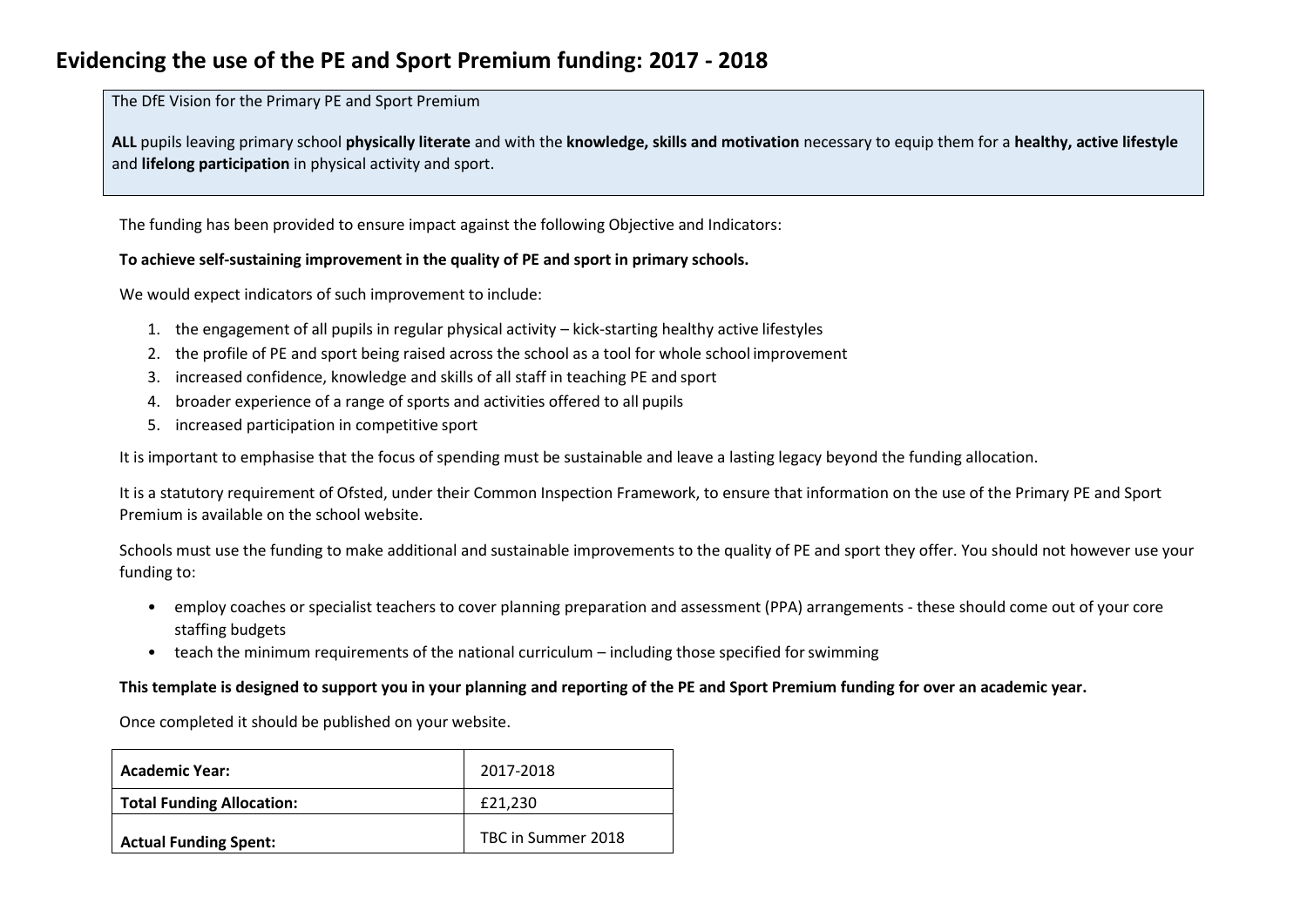# **PE and Sport Premium Actions and Outcomes**

| Indicator 1: The engagement of all pupils in regular physical activity - kick-starting healthy active lifestyles                                                                                                                                                                                                                                                                                                                                                                                                                                               |                                                                                                                                                                                                                                                                                                                                                                                                                                                                                                                                                                                                                                                                                                                                        |                                                                  |                                                                                                                                                                                                                                                                                                                                                                                                                                                                   |                                                                                                                                                                                                                                                                                                                                                                                                                                                                                                                                     |  |
|----------------------------------------------------------------------------------------------------------------------------------------------------------------------------------------------------------------------------------------------------------------------------------------------------------------------------------------------------------------------------------------------------------------------------------------------------------------------------------------------------------------------------------------------------------------|----------------------------------------------------------------------------------------------------------------------------------------------------------------------------------------------------------------------------------------------------------------------------------------------------------------------------------------------------------------------------------------------------------------------------------------------------------------------------------------------------------------------------------------------------------------------------------------------------------------------------------------------------------------------------------------------------------------------------------------|------------------------------------------------------------------|-------------------------------------------------------------------------------------------------------------------------------------------------------------------------------------------------------------------------------------------------------------------------------------------------------------------------------------------------------------------------------------------------------------------------------------------------------------------|-------------------------------------------------------------------------------------------------------------------------------------------------------------------------------------------------------------------------------------------------------------------------------------------------------------------------------------------------------------------------------------------------------------------------------------------------------------------------------------------------------------------------------------|--|
| Key Actions taken                                                                                                                                                                                                                                                                                                                                                                                                                                                                                                                                              | <b>Actual Outcomes</b>                                                                                                                                                                                                                                                                                                                                                                                                                                                                                                                                                                                                                                                                                                                 | <b>Actual Cost</b>                                               | Impact (school, staff,<br>pupils) with Evidence                                                                                                                                                                                                                                                                                                                                                                                                                   | Sustainability/next<br>steps                                                                                                                                                                                                                                                                                                                                                                                                                                                                                                        |  |
| Nursery to receive PE with<br>$\bullet$<br>a specialist for the entire<br>spring term as well as a<br>proportion of the Summer<br>term up until Sports Day in<br>which they will take part<br>Reception to receive<br>$\bullet$<br>Gymnastics sessions with a<br>specialist for the entire<br>spring term.<br>Planned PE taught by a<br>specialist to SEN,<br>Disengaged & MORE ABLE<br>target groups built on<br>previous years across the<br>whole school.<br>Introduction of targeted<br>$\bullet$<br>working groups across<br>Years 1 to 4 as a process to | Allowing children in nursery to access<br>$\bullet$<br>PE across two terms and preparation<br>for Sports Day<br>Allowing children in reception to access<br>PE, specifically gymnastics across the<br>Spring term<br>Improved progress for the less<br>able, disengaged & more able<br>Embedded awareness of positive<br>behaviour linked to health, nutrition and<br>fitness<br>Improved progress for children struggling<br>with the fundamental skills required in<br>Physical Education and allowed for a<br>more one-one approach in order to<br>generate progression.<br>Improved awareness of the importance<br>of healthy and active lifestyles<br>All children exposed to sports and<br>fitness, raise money for sport relief | $ETBC -$<br>Specialist<br><b>CPD</b><br>$£120.00-$<br>Sports Day | 35% working at /above<br>$\bullet$<br>for 'moving and<br>handling' as they move<br>in to their Reception<br>year<br>More-Able, Disengaged<br>and SEN have shown<br>improvement in<br>fundamental and<br>advanced skills<br><b>Behaviour sessions</b><br>recorded by PE<br>specialist and discussion<br>with child have shown<br>his enjoyment and<br>pride.<br>Use of planning by the<br>$\bullet$<br>specialist implemented<br>into curriculum maps<br>and plans | Continue to<br>$\bullet$<br>use PE<br>specialist to<br>enhance<br>experiences<br>for all<br>children<br>Continue with<br>sessions and<br>monitor staff<br><b>CPD</b><br>Looking to<br>$\bullet$<br>increase the<br>variety of groups<br>for the More-<br>able (e.g.<br>football, netball)<br>Specialist<br>teaching to<br>impact on CPD<br>Activity to<br>$\bullet$<br>extend beyond<br>sports week<br>Extended air-<br>track sessions<br>offered to more-<br>able gymnasts<br>Competitive<br>element to<br>incorporate<br>trophies |  |

÷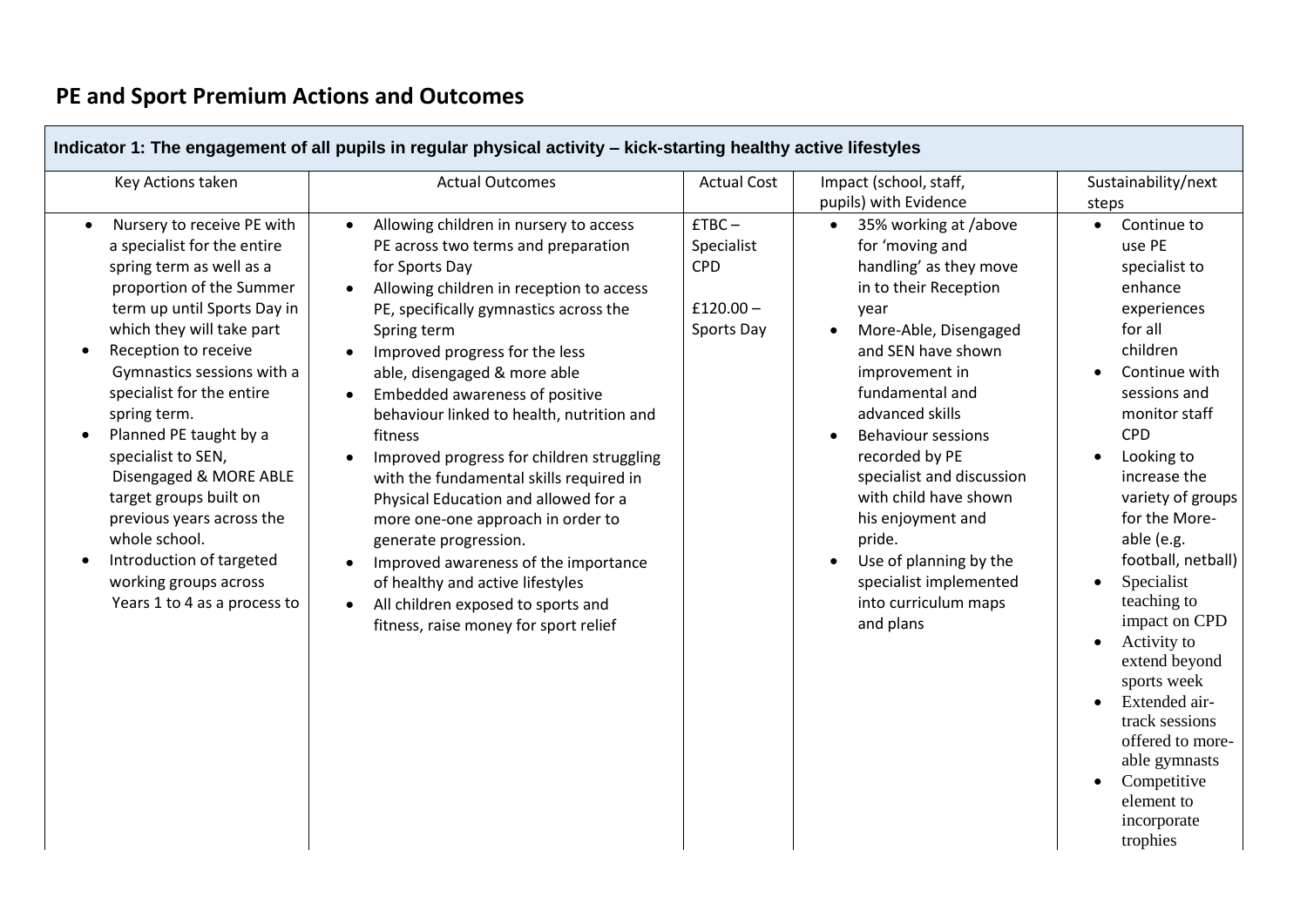|           | Improve children's<br>fundamental skills in<br>Physical Education.<br>Introduction of classroom<br>based Healthy Lifestyles<br>sessions for the whole<br>school based on<br>nominations from | Allowed children the opportunity to take<br>part in competitive school sport in a<br>specific sporting venue | each year group | Planned activity in sports week,<br>programmes of work mapped for<br>Children feedback about their<br>enjoyment in morning<br>aerobics sessions during<br>sports week and use of the<br>advanced gymnastics air track<br>session helped to increase =e |  |
|-----------|----------------------------------------------------------------------------------------------------------------------------------------------------------------------------------------------|--------------------------------------------------------------------------------------------------------------|-----------------|--------------------------------------------------------------------------------------------------------------------------------------------------------------------------------------------------------------------------------------------------------|--|
|           | teachers.                                                                                                                                                                                    |                                                                                                              |                 | confidence and love for PE                                                                                                                                                                                                                             |  |
|           | Planned sports week (TBC)                                                                                                                                                                    |                                                                                                              |                 | Feedback from parents -                                                                                                                                                                                                                                |  |
|           | including the whole school                                                                                                                                                                   |                                                                                                              |                 | enjoyment and engagement                                                                                                                                                                                                                               |  |
| $\bullet$ | Sports day (TBC) to be held                                                                                                                                                                  |                                                                                                              |                 |                                                                                                                                                                                                                                                        |  |
|           | again at Bedford Athletics                                                                                                                                                                   |                                                                                                              |                 |                                                                                                                                                                                                                                                        |  |
|           | Stadium for Year 5&6                                                                                                                                                                         |                                                                                                              |                 |                                                                                                                                                                                                                                                        |  |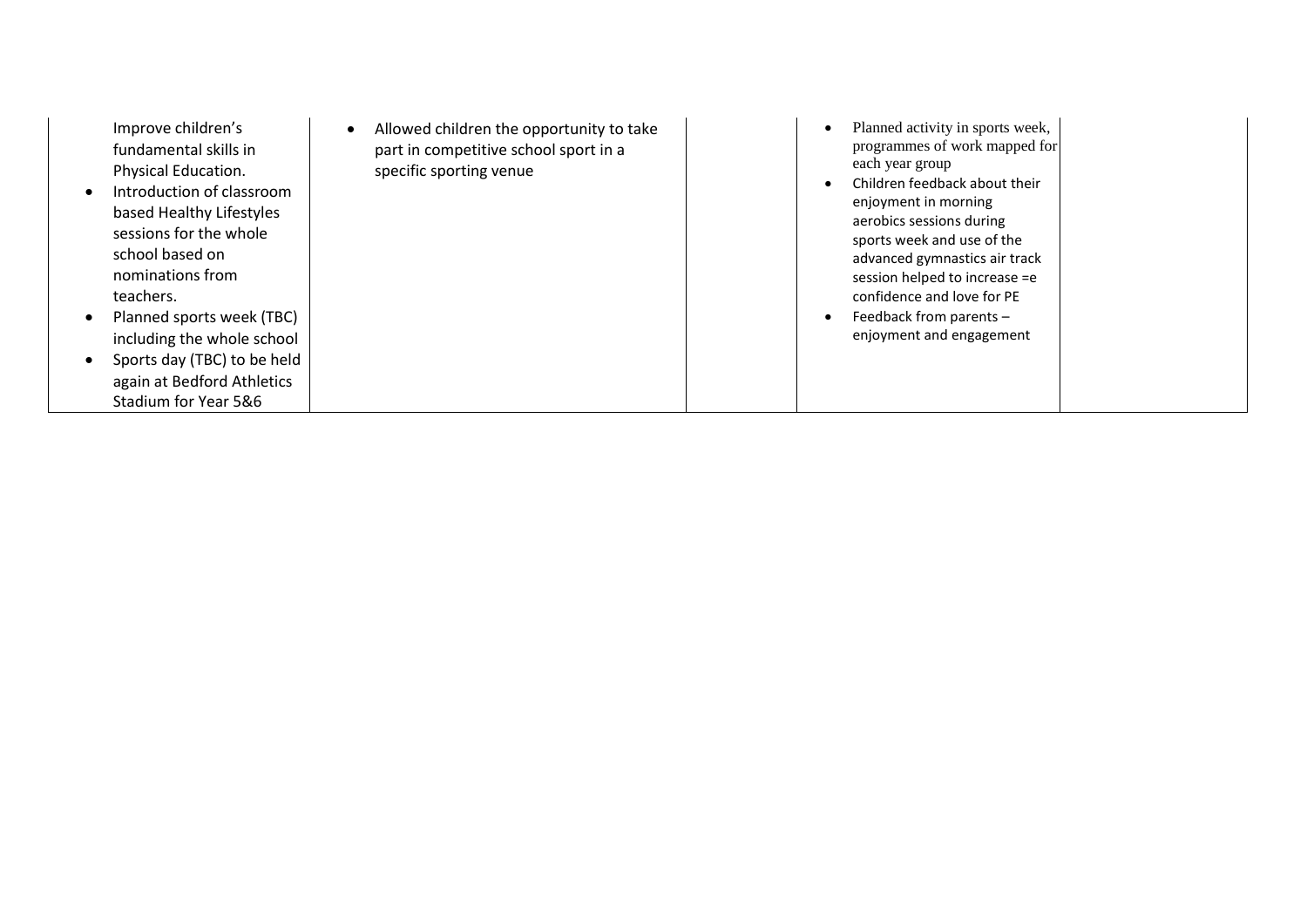|                                                                                                                                                                                                                                                                                                                                                                                                                                                                                                                                                                                                                                                                                                                                             | Indicator 2: The profile of PE and sport being raised across the school as a tool for whole school improvement                                                                                                                                                                                                                                                                                                                                                                                                                                                                                                                                                                                                                                                                                                                                                                                                                                                                                                                                                                                                                                                                                                                                                                                                                         |                                                                                                                                                                     |                                                                                                                                                                                                                                                                                                                                                                                                                                       |                                                                                                                                                                                                                                                                                                                                                            |
|---------------------------------------------------------------------------------------------------------------------------------------------------------------------------------------------------------------------------------------------------------------------------------------------------------------------------------------------------------------------------------------------------------------------------------------------------------------------------------------------------------------------------------------------------------------------------------------------------------------------------------------------------------------------------------------------------------------------------------------------|----------------------------------------------------------------------------------------------------------------------------------------------------------------------------------------------------------------------------------------------------------------------------------------------------------------------------------------------------------------------------------------------------------------------------------------------------------------------------------------------------------------------------------------------------------------------------------------------------------------------------------------------------------------------------------------------------------------------------------------------------------------------------------------------------------------------------------------------------------------------------------------------------------------------------------------------------------------------------------------------------------------------------------------------------------------------------------------------------------------------------------------------------------------------------------------------------------------------------------------------------------------------------------------------------------------------------------------|---------------------------------------------------------------------------------------------------------------------------------------------------------------------|---------------------------------------------------------------------------------------------------------------------------------------------------------------------------------------------------------------------------------------------------------------------------------------------------------------------------------------------------------------------------------------------------------------------------------------|------------------------------------------------------------------------------------------------------------------------------------------------------------------------------------------------------------------------------------------------------------------------------------------------------------------------------------------------------------|
| Key Actions taken                                                                                                                                                                                                                                                                                                                                                                                                                                                                                                                                                                                                                                                                                                                           | <b>Actual Outcomes</b>                                                                                                                                                                                                                                                                                                                                                                                                                                                                                                                                                                                                                                                                                                                                                                                                                                                                                                                                                                                                                                                                                                                                                                                                                                                                                                                 | <b>Actual Cost</b>                                                                                                                                                  | Impact (school, staff,                                                                                                                                                                                                                                                                                                                                                                                                                | Sustainability/next                                                                                                                                                                                                                                                                                                                                        |
|                                                                                                                                                                                                                                                                                                                                                                                                                                                                                                                                                                                                                                                                                                                                             |                                                                                                                                                                                                                                                                                                                                                                                                                                                                                                                                                                                                                                                                                                                                                                                                                                                                                                                                                                                                                                                                                                                                                                                                                                                                                                                                        |                                                                                                                                                                     |                                                                                                                                                                                                                                                                                                                                                                                                                                       | steps                                                                                                                                                                                                                                                                                                                                                      |
| YST Membership to be<br>$\bullet$<br>renewed in 2018 to gain<br>experiences, knowledge<br>and the YST QM<br>embedded.<br>Sports Day still remaining<br>an integral part of the<br>school calendar and a<br>whole school event<br>Sports leaders retrained to<br>$\bullet$<br>support PE and sport<br>during non-curriculum<br>times<br>Thirty new gymnastics<br>mats purchased to create a<br>more suitable working<br>environment for the<br>children during their<br>indoor PE lessons.<br>Newly installed ICT<br>equipment being used<br>during all lessons as a<br>process provide technically<br>accurate demonstrations,<br>evaluate one's own or<br>peers performance and to<br>provide cross curricular<br>links within PE and ICT. | YST Quality mark to be retained<br>$\bullet$<br>demonstrating the level of commitment<br>and progress in PE.<br>Sports day remaining a whole school event<br>gives a focal point to school sport. It brings<br>together a competitive aspect alongside a<br>fun community feel. Year 5 & 6 returning to<br>have the opportunity to perform in the<br>Bedford International Athletics stadium it<br>gives lower year groups an incentive and<br>opportunity to look forward to in later<br>years.<br>Sports leaders still play a key role when<br>implementing and providing opportunities<br>of recreational sport during non-curriculum<br>and non-contact time. It has created<br>positive role models and young leaders in<br>the school community. They have<br>developed their social skills. As a school the<br>students have an increased involvement in<br>sport and physical activity as well as it<br>helping to meet and attain the<br>recommended daily physical activity levels.<br>The new mats have created a more<br>$\bullet$<br>advanced learning environment suited to<br>the class size. It has allowed an increase in<br>participation levels due to an increased<br>working space available and allows a<br>greater utilisation of equipment for each<br>student.<br>By introducing ICT in the sports hall it is | <b>£TBC-YST</b><br>Membership<br>£120.00 $-$<br>Sports Day<br>$ETBC -$<br>Sports<br>Leaders<br>$£1584.00-$<br>Gymnastics<br>Mats<br>$£3788.46-$<br>ICT<br>Equipment | pupils) with Evidence<br>Gold QM retained and<br>$\bullet$<br>displayed in entrance<br>to school; increasing<br>the sense of<br>importance and pride<br>for both children and<br>staff<br>New procedures UKS2<br>involving greater<br>numbers of parents<br>Sports leaders creating<br>and providing<br>opportunities during<br>non-curriculum time<br>and children taking up<br>the opportunity to<br>engage with the<br>activities. | <b>YST</b><br>$\bullet$<br>membership to<br>continue to<br>support P.E.<br>curriculum<br>Sports day used<br>to involve<br>parents in pupil<br>progress<br>Sports leaders to<br>engage with KS1<br>Resources<br>audited<br>Ipads used in<br>indoor P.E.<br>lessons. Liaise<br>with DWM to<br>improve<br>installation.<br>Apps to support<br>sports analysis |
|                                                                                                                                                                                                                                                                                                                                                                                                                                                                                                                                                                                                                                                                                                                                             | promoting cross curricular links between PE<br>and ICT. Improvements have been evident<br>straight away. It has allowed for peer and<br>self-assessment to take place, recording and<br>analysation of performances and set skills.                                                                                                                                                                                                                                                                                                                                                                                                                                                                                                                                                                                                                                                                                                                                                                                                                                                                                                                                                                                                                                                                                                    |                                                                                                                                                                     |                                                                                                                                                                                                                                                                                                                                                                                                                                       |                                                                                                                                                                                                                                                                                                                                                            |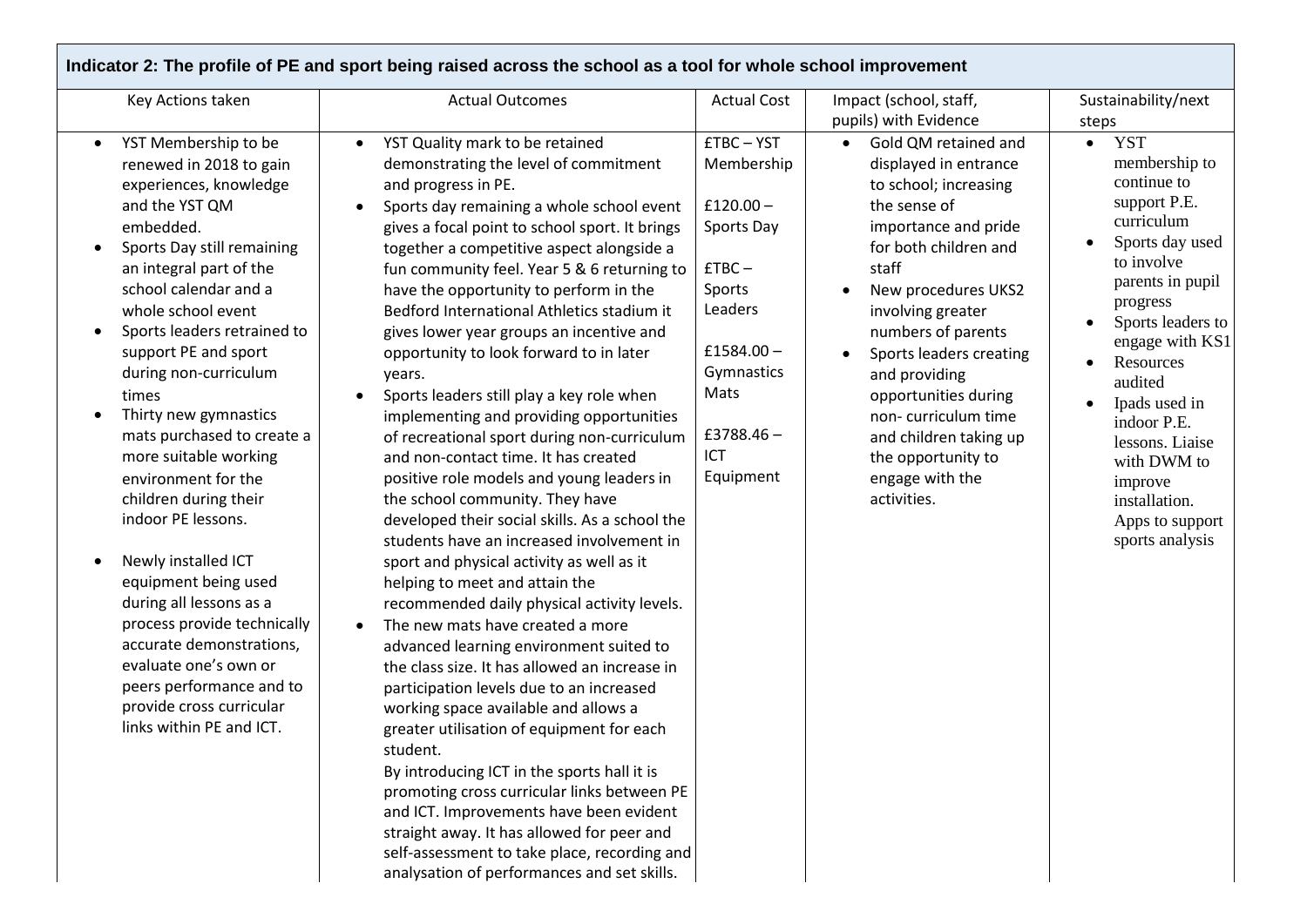| developed their social skills. As a school the<br>students have an increased involvement in<br>sport and physical activity as well as it<br>helping to meet and attain the<br>recommended daily physical activity levels.<br>The new mats have created a more<br>$\bullet$<br>advanced learning environment suited to<br>the class size. It has allowed an increase in<br>participation levels due to an increased<br>working space available and allows a<br>greater utilisation of equipment for each<br>student.<br>By introducing ICT in the sports hall it is<br>promoting cross curricular links between<br>PE and ICT. Improvements have been<br>evident straight away. It has allowed for<br>peer and self-assessment to take place,<br>recording and analysation of performances<br>and set skills. | Resource<br>impacted<br>positively on<br>delivery of<br>learning<br>objectives<br>Self-assessment<br>used to support<br>next steps in<br>learning |
|--------------------------------------------------------------------------------------------------------------------------------------------------------------------------------------------------------------------------------------------------------------------------------------------------------------------------------------------------------------------------------------------------------------------------------------------------------------------------------------------------------------------------------------------------------------------------------------------------------------------------------------------------------------------------------------------------------------------------------------------------------------------------------------------------------------|---------------------------------------------------------------------------------------------------------------------------------------------------|
|--------------------------------------------------------------------------------------------------------------------------------------------------------------------------------------------------------------------------------------------------------------------------------------------------------------------------------------------------------------------------------------------------------------------------------------------------------------------------------------------------------------------------------------------------------------------------------------------------------------------------------------------------------------------------------------------------------------------------------------------------------------------------------------------------------------|---------------------------------------------------------------------------------------------------------------------------------------------------|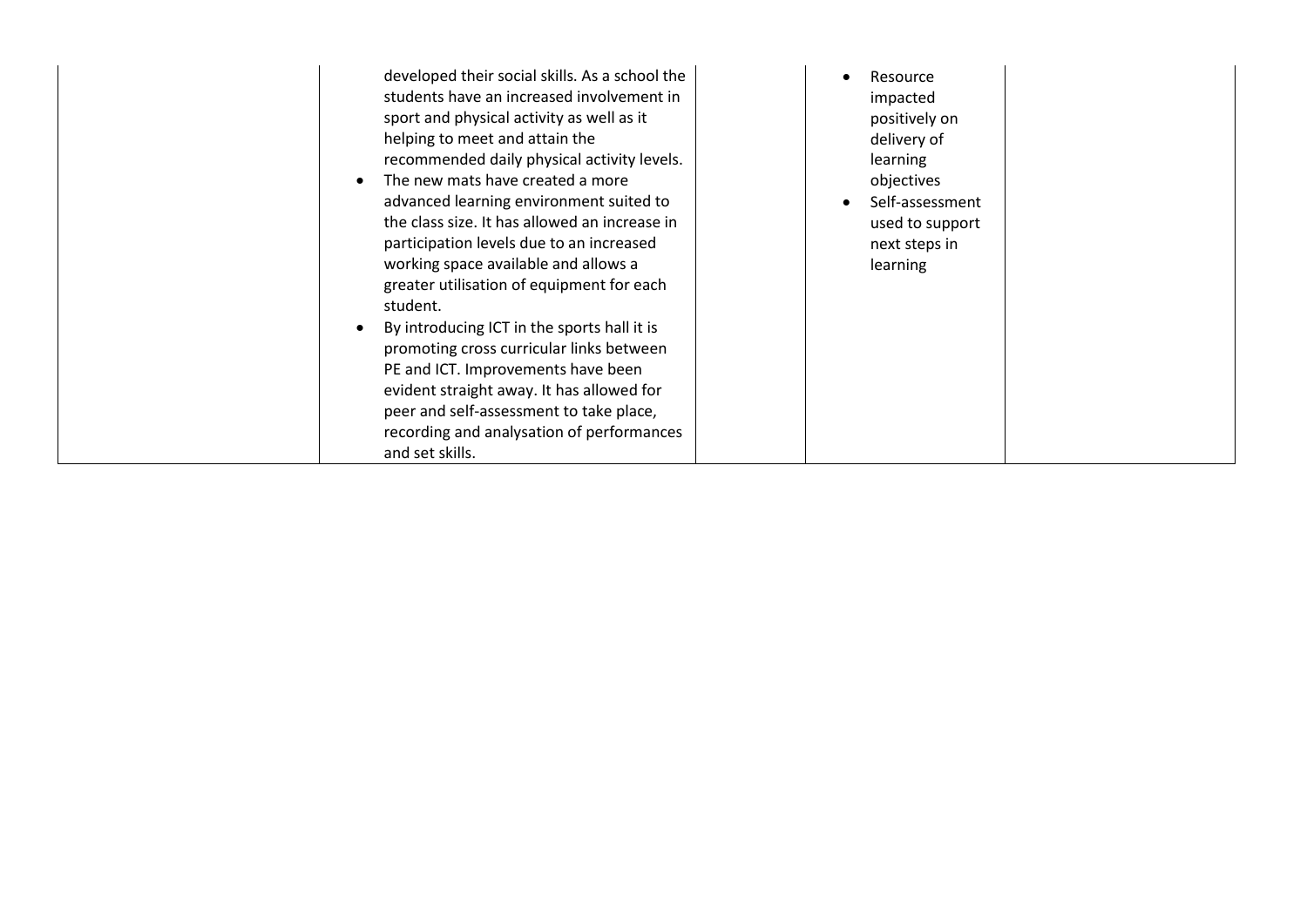| Key Actions taken                                                                                                                                                                                                                                                                                                                                                                                                                                                                                                                                                                                                                                                                                                                           | <b>Actual Outcomes</b>                                                                                                                                                                                                                                                                                                                                                                                                                                 | <b>Actual Cost</b>                   | Impact (school, staff,<br>pupils) with Evidence                                                                                                                                                                                                                                                                                                                                                                                                                                                                                                                                                           | Sustainability/next steps                                                                                                                                                                                                                                                                                                                                                                                                                                                                                                                                 |
|---------------------------------------------------------------------------------------------------------------------------------------------------------------------------------------------------------------------------------------------------------------------------------------------------------------------------------------------------------------------------------------------------------------------------------------------------------------------------------------------------------------------------------------------------------------------------------------------------------------------------------------------------------------------------------------------------------------------------------------------|--------------------------------------------------------------------------------------------------------------------------------------------------------------------------------------------------------------------------------------------------------------------------------------------------------------------------------------------------------------------------------------------------------------------------------------------------------|--------------------------------------|-----------------------------------------------------------------------------------------------------------------------------------------------------------------------------------------------------------------------------------------------------------------------------------------------------------------------------------------------------------------------------------------------------------------------------------------------------------------------------------------------------------------------------------------------------------------------------------------------------------|-----------------------------------------------------------------------------------------------------------------------------------------------------------------------------------------------------------------------------------------------------------------------------------------------------------------------------------------------------------------------------------------------------------------------------------------------------------------------------------------------------------------------------------------------------------|
| <b>Additional CPD</b><br>opportunity for NQT's in<br>gymnastics<br>Gymnastics CPD offered to<br>new teachers joining<br>Putnoe to familiarise with<br>lesson content and<br>gymnastics structure at<br><b>Putnoe Primary</b><br>CPD opportunities<br>delivered and 'team<br>teaching' by a specialist<br>built on previous skills for<br>NOT's and new teachers<br>Reinforced gymnastics<br>overview/map created to<br>show development and<br>progression lesson to<br>lesson and year to year.<br>Reinforced gymnastics<br>planning to give key<br>vocabulary, Learning<br>intentions and success<br>criteria<br>Accompanying booklet to<br>support teachers with<br>terminology, warm up<br>ideas and lesson content<br>and progressions | Improved confidence and staffing ability in<br>a variety of areas of PE for current NQT's to<br>fit in with current practice at Putnoe<br>Improved confidence and staffing ability in<br>a variety of areas of PE for new teachers to<br>fit in with current practice at Putnoe<br>Embedded and provided sustainable<br>$\bullet$<br>experiences that will be shared with staff<br>over the years-planning and lesson<br>overviews added to the server | $ETBC -$<br>Specialist<br><b>CPD</b> | Confidence<br>$\bullet$<br>and ability of<br>staff improved<br>and continuing<br>to develop<br>evidence<br>within learning<br>walks and PE<br>specialist<br>feedback<br>Use of<br>$\bullet$<br>planning by<br>the specialist<br>implemented<br>into curriculum<br>maps and<br>plans<br>Analysis of<br>planning docs<br>show knowledge<br>being applied to<br>skill development<br>Lesson planning<br>supports new staff<br>to deliver high<br>quality learning<br>Monitoring of<br>$\bullet$<br>lesson planning<br>identifies positive<br>impact on<br>extending<br>vocabulary<br>Resource not<br>written | NQT's to receive<br>$\bullet$<br>training in the delivery<br>of the games<br>curriculum<br>Development of skills<br>and knowledge in<br>games for new staff<br>Afternoon of CPD for<br>$\bullet$<br>one term offered to<br>NQTs and new staff -<br>spring 1<br>Staff meeting CPD<br>$\bullet$<br>session to focus on<br>knowledge and skills to<br>teach games<br>Games planning to<br>$\bullet$<br>focus on subject<br>specific language<br>CPD notes and slides<br>$\bullet$<br>given to all staff to use<br>as a resource for<br>teaching and learning |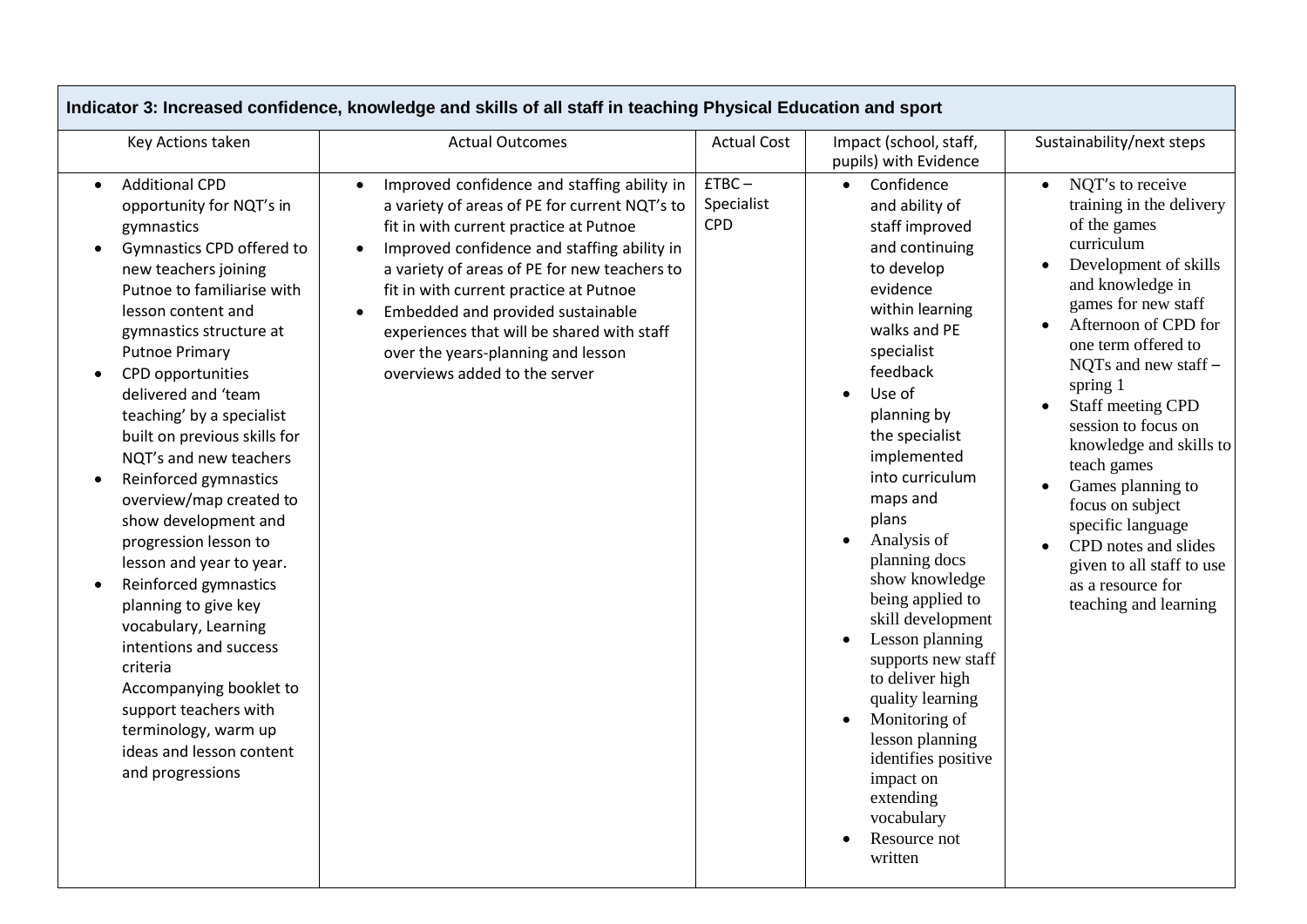|                                                                                                                                                                                                                                                                                                                                                | Indicator 4: Broader experience of a range of sports and activities offered to all pupils                                                                                                                                                                                                                                                                                                                                                            |                                                                                                                                                                           |                                                                                                                                                                                                                                             |                                                                                                                                                                                                                                                                                    |
|------------------------------------------------------------------------------------------------------------------------------------------------------------------------------------------------------------------------------------------------------------------------------------------------------------------------------------------------|------------------------------------------------------------------------------------------------------------------------------------------------------------------------------------------------------------------------------------------------------------------------------------------------------------------------------------------------------------------------------------------------------------------------------------------------------|---------------------------------------------------------------------------------------------------------------------------------------------------------------------------|---------------------------------------------------------------------------------------------------------------------------------------------------------------------------------------------------------------------------------------------|------------------------------------------------------------------------------------------------------------------------------------------------------------------------------------------------------------------------------------------------------------------------------------|
| Key Actions taken                                                                                                                                                                                                                                                                                                                              | <b>Actual Outcomes</b>                                                                                                                                                                                                                                                                                                                                                                                                                               | <b>Actual Cost</b>                                                                                                                                                        | Impact (school, staff,<br>pupils) with Evidence                                                                                                                                                                                             | Sustainability/next steps                                                                                                                                                                                                                                                          |
| A variety of<br>clubs/experiences offered<br>this year using links with<br>sporting clubs. Examples of<br>the clubs offered across<br>the year are: Gymnastics,<br>Football, Cricket and<br>Dance.<br>Signed up to the School<br>Sports Partnership (SSP)<br>competition entry package<br>and have funded transport<br>to and from the events. | Provided the 'more able' sporting talents<br>$\bullet$<br>with a specialist led experience<br>Engaged more children in an extra-<br>$\bullet$<br>curricular club<br>Exposed children to advanced activities not<br>$\bullet$<br>possible in a curriculum lesson context<br>Encouraged children to take gymnastics<br>$\bullet$<br>further through introducing school/club<br>links.<br>Local competitions attended in line with<br>the clubs and SSP | £250.00 $-$<br>SSP<br>£285.00 $-$<br>Transport<br>$£120.00-$<br>Sports Day<br>$ETBC -$<br>Gymnastics<br>$ETBC -$<br>Football<br>£649.00 $-$<br>cricket<br>$E$ tbc – dance | Clubs also<br>$\bullet$<br>supported skills<br>development for<br>tournaments $-$<br>hockey, football,<br>dance, tag rugby<br>Competitions<br>mapped at the<br>beginning of the<br>year and skill<br>development needs<br>put into overview | Specialists to continue to<br>$\bullet$<br>deliver opportunities for<br>all pupils, continuing to<br>identify talent and give<br>pupils the opportunity to<br>compete in competitions<br>- aiming to broaden the<br>offer<br>Review offer from SSP<br>ensuring value for<br>money. |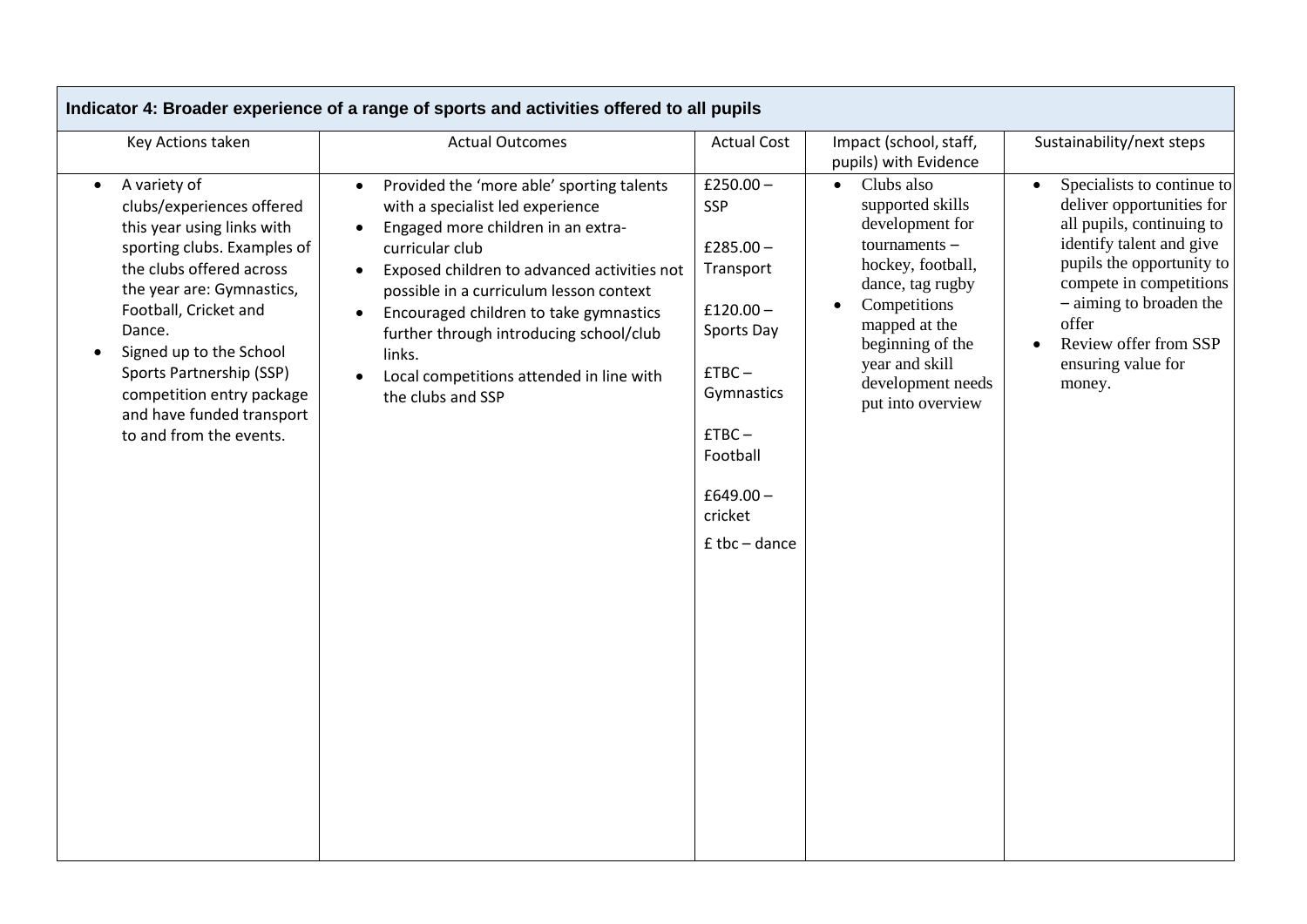| Indicator 5: Increased participation in competitive sport                                                                                                                                                                                                                                                                                                                                          |                                                                                                                                                                                                                                                                                                                                                                                                                                                                                                             |                                                                            |                                                                                                                                                                                                                                                                                                                                                                                                                                               |                                                                                                                                                                                                                                                                                                                                                                                                                                                                                                                                         |
|----------------------------------------------------------------------------------------------------------------------------------------------------------------------------------------------------------------------------------------------------------------------------------------------------------------------------------------------------------------------------------------------------|-------------------------------------------------------------------------------------------------------------------------------------------------------------------------------------------------------------------------------------------------------------------------------------------------------------------------------------------------------------------------------------------------------------------------------------------------------------------------------------------------------------|----------------------------------------------------------------------------|-----------------------------------------------------------------------------------------------------------------------------------------------------------------------------------------------------------------------------------------------------------------------------------------------------------------------------------------------------------------------------------------------------------------------------------------------|-----------------------------------------------------------------------------------------------------------------------------------------------------------------------------------------------------------------------------------------------------------------------------------------------------------------------------------------------------------------------------------------------------------------------------------------------------------------------------------------------------------------------------------------|
| Key Actions taken                                                                                                                                                                                                                                                                                                                                                                                  | <b>Actual Outcomes</b>                                                                                                                                                                                                                                                                                                                                                                                                                                                                                      | <b>Actual Cost</b>                                                         | Impact (school, staff,<br>pupils) with Evidence                                                                                                                                                                                                                                                                                                                                                                                               | Sustainability/next steps                                                                                                                                                                                                                                                                                                                                                                                                                                                                                                               |
| <b>Attend local tournaments</b><br>$\bullet$<br>and increase opportunities<br>into a wider variety of<br>sports e.g.<br>hockey/dodgeball<br>Transport to and from<br>events<br><b>Certificates and Rewards</b><br>Signed up to the School<br>$\bullet$<br>Sports Partnership (SSP)<br>competition entry package<br>Planned Sports Day to take<br>place for Year 5 & 6 at the<br>Athletics stadium. | Increased participation and 'success rate'<br>of wining at local tournaments (Dodgeball)<br>Transport to and from events is provided,<br>risk assessments are used and added to<br>evolve<br>Certificates and rewards have been given<br>to the children.<br>Access given to all the local tournaments,<br>competitions and matches provided as part<br>of the SSP scheme<br>All children in Year 5 & 6 will be involved in<br>$\bullet$<br>an intra-competition in a professional<br>sporting environment. | £250.00 $-$<br>SSP<br>£285.00 $-$<br>Transport<br>$£120.00-$<br>Sports Day | Subject leader has<br>$\bullet$<br>tracked and<br>recorded successes<br>in tournaments<br>Sports funding has a<br>positive impact on<br>access to<br>competitions<br>Whole school<br>$\bullet$<br>awareness of<br>sporting fixtures,<br>increasing<br>opportunities for<br>engagement<br>Successful SSP<br>package -<br>supporting the PE<br>curriculum<br>Transport to and<br>from the stadium<br>contributed to the<br>success of the event | Dodgeball to be offered<br>as a weekly club<br>Continue to raise profile<br>of successes in<br>assemblies<br>School mini-bus used to<br>$\bullet$<br>supplement transport and<br>support access to<br>tournaments<br>Review end of year<br>reward assembly -<br>procedures and content<br>to raise the profile of<br>sporting achievements<br>Review competition<br>$entries - skill$<br>development to focus<br>competition entries<br>Cost of transport for<br>UKS2 to the stadium to<br>be costed into strategic<br>plan for 2018/19 |